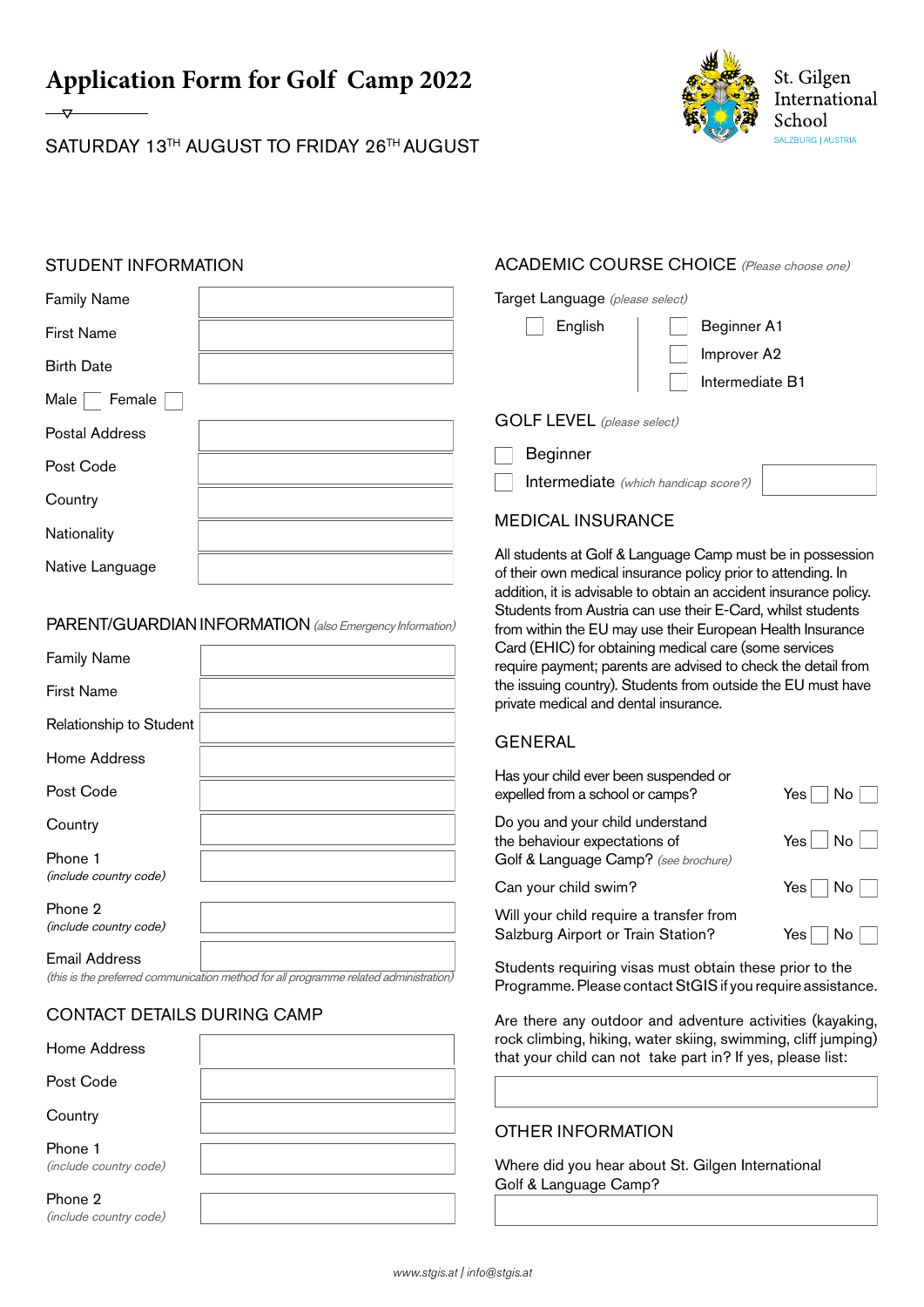## MEDICAL QUESTIONNAIRE

Does your child suffer, or has suffered from any of the following? Please give details where necessary.

| Asthma                                                                                               | Yes<br>No     |  |
|------------------------------------------------------------------------------------------------------|---------------|--|
| Fits or fainting                                                                                     | Yes  <br>No   |  |
| Severe/recurring headaches                                                                           | Yes  <br>No l |  |
| <b>Diabetes</b>                                                                                      | No<br>Yes     |  |
| Allergies to medicines or other (incl. hay fever)                                                    | No<br>Yes l   |  |
| Does your child receive psychological support<br>or have any psychological conditions                | No<br>Yes     |  |
| Has your child had any recent breaks, operations<br>or injuries which may affect their participation | Yes $ $<br>No |  |
| Any dietary requirements                                                                             | Yes<br>No.    |  |

#### IMMUNISATIONS

It is recommended that residents within the Salzkammergut region of Austria receive the immunisation against TBE (FSME). See [www.who.int/ith/deseases/tbe/en](http://www.who.int/ith/deseases/tbe/en) or [www.zecken.at](http://www.zecken.at) for more information.

| Is your child immunised against Tetanus,<br>Diptheria, Polio and Pertussis; please ensure<br>boosters are given when required. | No<br>Yes     |  |
|--------------------------------------------------------------------------------------------------------------------------------|---------------|--|
| Is your child immunised against TBE?                                                                                           | No<br>Yes,    |  |
| Is your child vaccinated against Covid 19?                                                                                     | No<br>Yes $ $ |  |

### INFECTIOUS DISEASE OUTBREAK

In the event of an outbreak of Pandemic Flu or other infectious disease StGIS will follow national and international health advice regarding immunisation and treatment. Parents will be contacted with more information in the event.

#### ADMINISTRATION OF HOMELY REMEDIES

Homely Remedies are medicines and treatments that can be bought 'over the counter' from a pharmacy, without needing a prescription. The School Doctor has approved paracetamol tablets, anti-inflammatory gel, throat lozenges, herbal cough medicine, bite/sting relief gel, and anti-diarrheal probiotic agent (Bioflorin). Homely Remedies are stored in the Medical Room, Boarding Houses and held by Trip/Activity Leaders. Administration is by the House Staff, School Nurse, Trip/Activity Leader and identified First Aiders following approval from the School Nurse

I consent to my child receiving homely remedies Yes  $\Box$  No

## CONSENT TO EMERGENCY CARE (INCLUDING ANAESTHETIC)

StGIS will make every effort to contact parents in the case of a child requiring emergency medical or surgical intervention. In the event of parents not being reached, or an emergency where the decision to treat must be made immediately, the accompanying member of staff may be required to give consent for treatment, including an anaesthetic. The school will act In Loco Parentis in these emergencies. This covers all students (day and boarders) and extends to educational trips, visits and all school activities.

| I authorise StGIS to give consent for                                          | No<br>Yes $\overline{ }$ |  |
|--------------------------------------------------------------------------------|--------------------------|--|
| emergency care for my child during their<br>duration as a student at the camp. |                          |  |

## STGIS GOLF AND LANGUAGE CAMP CODE OF CONDUCT

*We strive to ensure that St Gilgen International School Golf & Language Camp is a very special place, a truly inclusive environment where children of all ages and backgrounds have the opportunity to become part of a wider family and where trust is fostered and rewarded.*

Our Code of Conduct is based upon mutual respect and tolerance. StGIS Golf & Language Camp is about safely having fun, making friends and trying new and positive experiences. We insist that our code is followed at all times.

• StGIS Golf & Language Camp fully supports the Anti-Bullying Campaign and will not tolerate bullying of any kind at our camps.